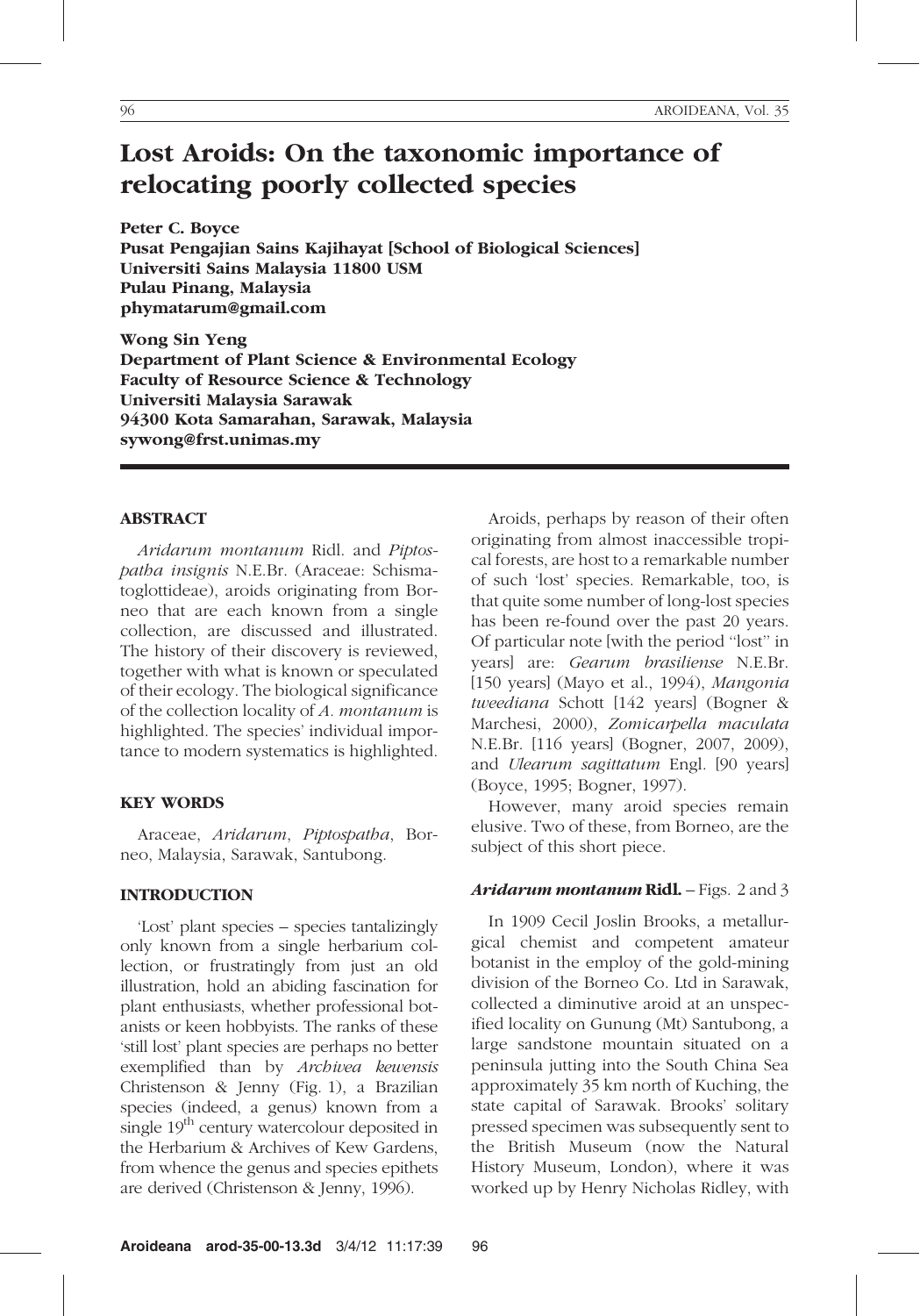

Fig. 1. The orchid Archivea kewensis Christenson & Jenny, nomenclaturally perhaps the "epitomic" missing species. © The Herbarium, Library, Art & Archives Directorate, Royal Botanic Gardens, Kew. Reproduced with permission.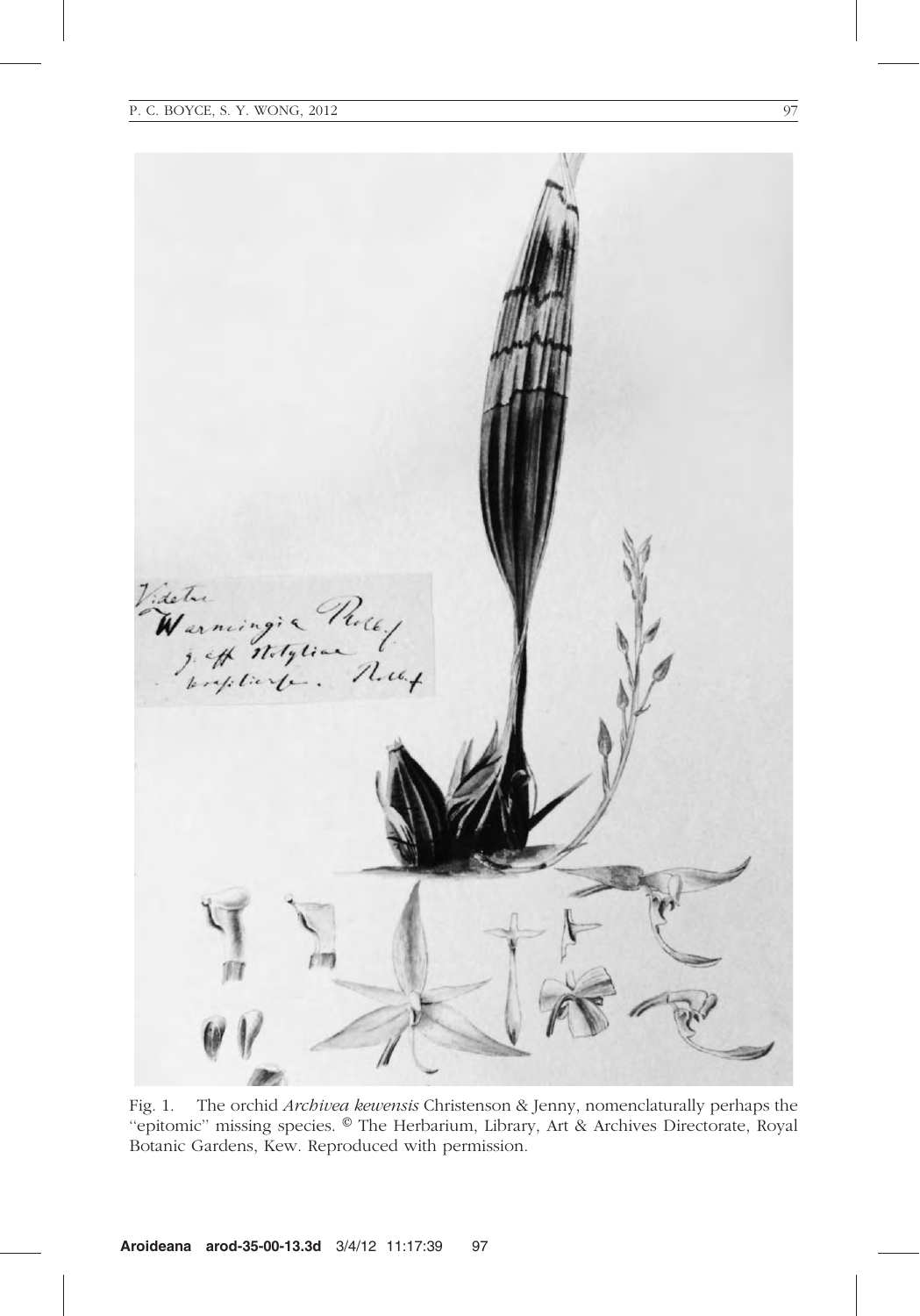

Fig. 2. Aridarum montanum Ridl. Plate accompanying Ridley's, 1913 description in The Journal of Botany 51: 201-202. Note the remarkably long needle-like horns on each staminate flower, and the very narrow leaf blades.

Fig. 3. Aridarum montanum Ridl. Cecil Joslin Brooks' collection (now in the Natural History Museum, London – BM) that forms the basis for Ridley's description, and which serves as the type of *Aridarum*. This is the only known collection, there being no duplicate specimens and no other known collections.

technical assistance from Kew's Nicholas Edward Brown. Ridley (1913) published Brooks' collection as the type of a new species in a new genus: Aridarum montanum Ridl., contriving the generic name from Latin *aridus*  $(dry) + arum$ . This, however, is likely a misnomer based on Ridley's belief, presumably derived from the narrow leathery leaf blades being adapted for arid conditions and because he noted that ''The plant is obviously xerophytic…''. Indeed, Ridley noted that the summit of Santubong (which he knew passably well) was distinctly arid (he used the term 'xerophytic') and from this it may be concluded that Ridley believed Brooks' plant to have originated from the summit area; the specific epithet, montanum, also implies this. However, there is no supporting evidence for a summit-origin of Brooks' plant, and furthermore all other Aridarum species are rheophytes, to which narrow leaf blades are also eminently adapted. It is of more than passing interest to note that Ridley's handwritten notes on the herbarium specimen indicate that he had originally intended to name Brooks' plant Siccarum borneense (Latin, siccus  $-$  dry  $+$ arum).

Aridarum montanum is distinct from any other aroid species. However, the genus for which it is the typical taxon has, under combined molecular and morphological scrutiny, recently been shown to be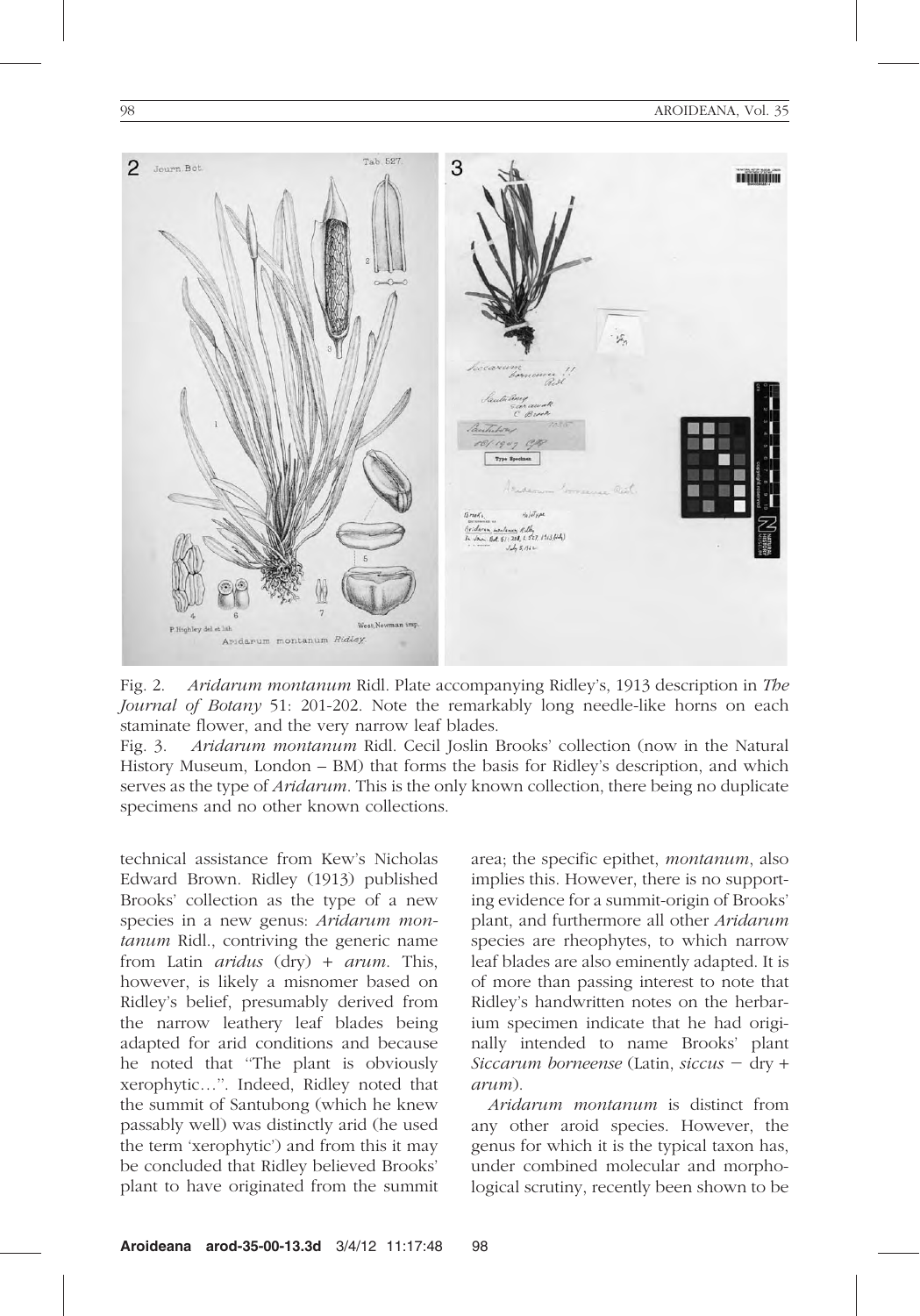polyphyletic because it comprises species belonging to three not- closely-related evolutionary lineages (Low et al., unpubl. data). However, without refinding living plants, A. montanum cannot be included in the molecular analysis; attempts to recover DNA from the herbarium specimen have failed. Thus, although dismembering the genus Aridarum into three distinct taxa is convincingly supported, a question mark remains over the nomenclature of these nascent taxa: the lineage to which A. montanum belongs is the one of the three which must carry the name Aridarum. Thus aside from being a fascinating and attractive plant to re-find, the recollection of A. montanum remains critical to circumscribing the genus *Aridarum*.

As was remarked earlier, Santubong is easily accessible from Kuching and has long been an attraction to naturalists. Among those who have collected aroids there are Odoardo Beccari who explored the more accessible parts of Santubong in 1866 & 1867. Beccari's aroid collections were worked up principally by Engler (e.g. Engler, 1879a, 1879b). What is perhaps remarkable is that that despite being a field botanist of very considerable ability, as well as having a more passing interest in aroids, Beccari 'missed' sampling much of the aroid flora that he must have encountered. Inexplicably, considering that several of his Bornean aroid collections indicate he certainly collected in appropriate habitats, he failed to collect either of the two Aridarum species recorded for Santubong (the other is  $A$ . *nicolsonii* Bogner Fig. 4), nor the one endemic to Matang [A. borneense (M.Hotta) Bogner & A.Hay]. This serves well to highlight that many aroids are highly localized, a fact not lost on Burbidge (1880: 341–342).

Henry Nicholas Ridley made at least one excursion to Santubong when he visited Sarawak six times between 1893 and 1915; However, as with Beccari before him, and again in spite of a particular interest in aroids Ridley also failed to gather either of the Santubong Aridarum.

More recently Santubong has been botanically investigated by Peter S. Ashton,

who in 1965 set up two 1.5 acre plots (Ashton, pers. comm); and James Aidan Robb Anderson, (1960s through to the early 1980s), as well aroid specialists such as Josef Bogner (several visits in the 1970s and 1980s, and again in 2004), and Marc Gibernau (pollinator-related work in 2004).

Inevitably the lowland forests surrounding Santubong are much changed from Brooks' time, but the mountain itself remains heavily forested and, away from the two permanent trails, much of it is as inaccessible now as it was then. The authors and their students are frequent visitors to Santubong, with several projects active on the mountain. All, so far, have failed to re-find *Aridarum montanum*. despite searches concentrating along suitable water courses where rheophytic aroids may be expected to occur, as well as observations in the drier areas which Ridley thought (as we believe, mistakenly) to be the habitat in which the original collection was made.

## Piptospatha insignis N.E.Br. - Figs. 5, 6 and 7

The second 'lost' Bornean aroid is Piptospatha insignis, collected by Frederick William Thomas Burbidge, somewhere in ''North Borneo'' between 1877 and 1878. During this period Burbidge was employed by Messrs. Veitch & Sons, the London and Exeter-based nursery, as an explorer for ornamental plants. Burbidge's travels and adventures, and details of his more notable plant introductions for Veitch, which included Nepenthes rajah, are entertainingly chronicled in 'The Gardens of the Sun' (Burbidge, 1880).

Based on Burbidge's collection, Brown (1879) described Piptospatha insignis as a new species in new genus. By some degree P. insignis is more enigmatic than is Aridarum montanum, not least because it was imported (presumably in commercially viable quantities), and came to Brown's hands from Veitch's nursery in 1878. It can probably be assumed that P. insignis proved sufficiently easy to cultivate in "stove" glasshouses of Victorian England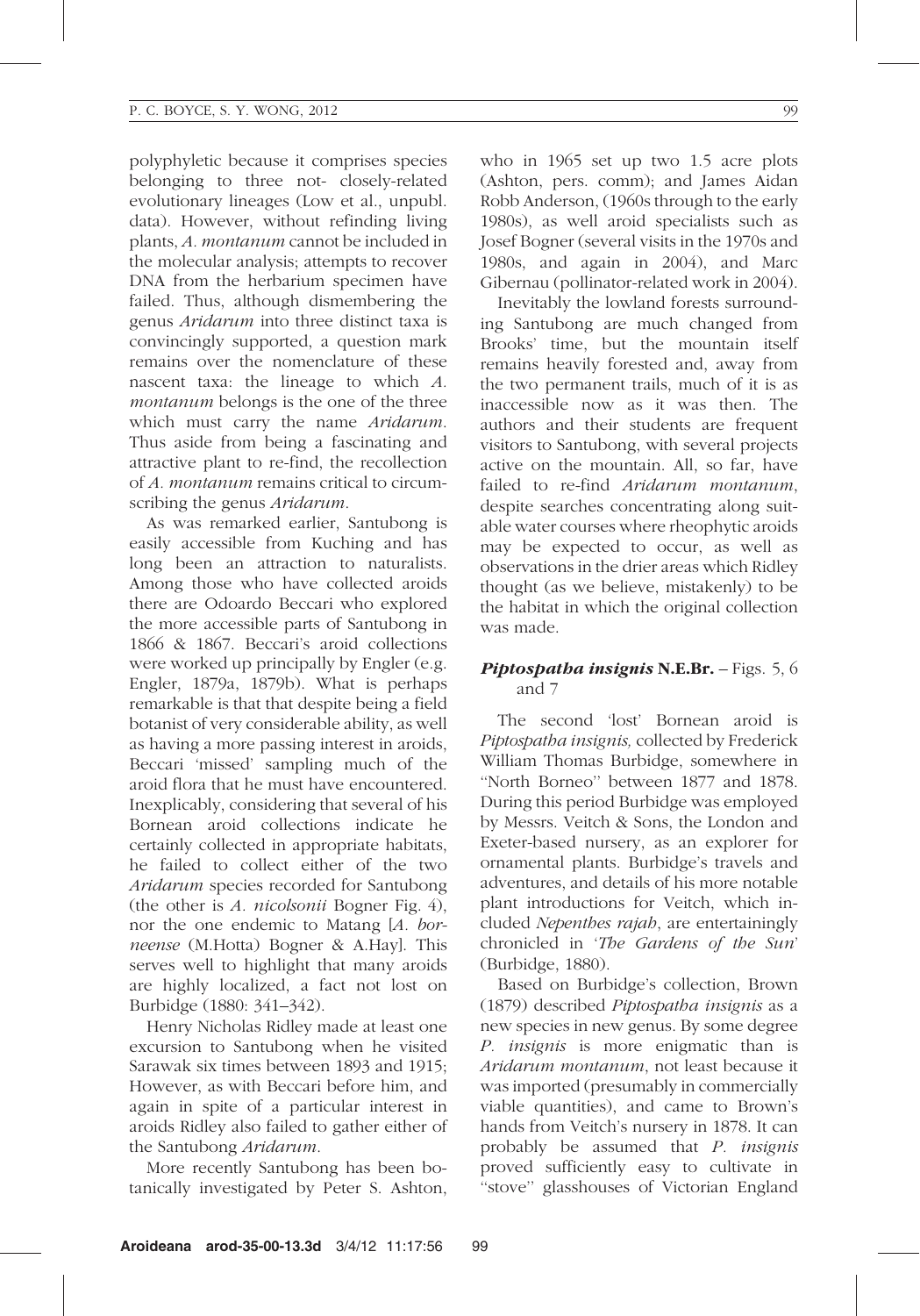

Fig. 4. Aridarum nicolsonii Bogner, is endemic to and abundant on Santubong (A) and near-by Bako. It differs from A. montanum by, among other characters:  $(B)$  the much larger inflorescences; (C) the much shorter thecae horns; and (D) by the considerably broader leaf blades, and proportionately longer petioles. Overall A. nicolsonii is also a much larger and more robust plant than A. montanum. Scale bars:  $B = 2$  cm;  $C = 5$  mm; D  $= 2$  cm. Images  $\circledcirc$  Peter C. Boyce.

Fig. 5. Piptospatha insignis N.E.Br. Plate from The Gardeners' Chronicle, n.s. 11, 138– 139, Fig.20 (1879).

Fig. 6. Piptospatha insignis N.E.Br. Reproduced from Curtis's Botanical Magazine 107 [ser.3, v.37], t.6598 (1881).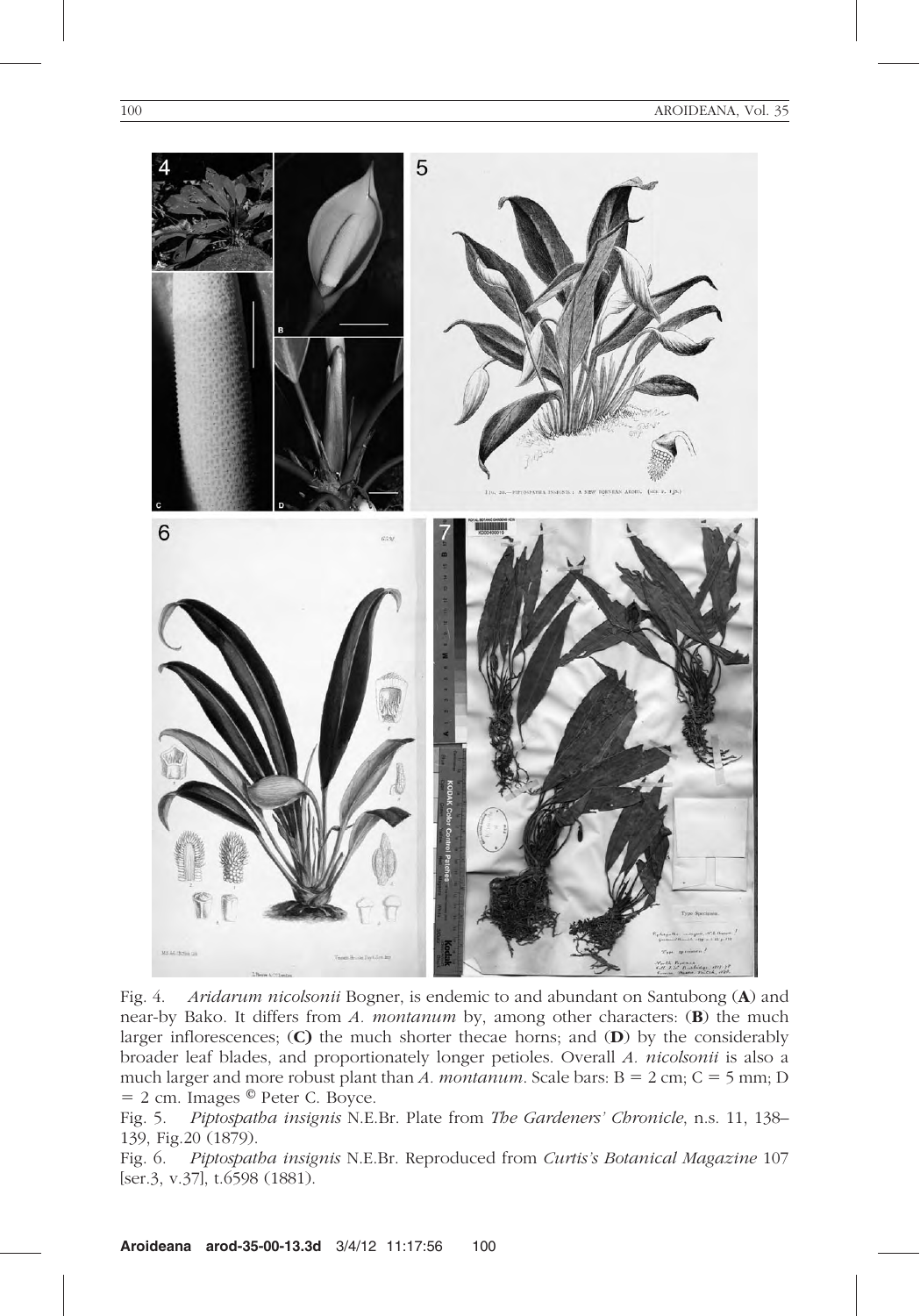since there are duplicate herbarium specimens in several European herbaria, all prepared at, and distributed from, Kew, with most sheets consisting of multiple plants. From this it may be inferred that Kew had been supplied a considerable quantity of living plants sufficiently amenable to cultivation to permit preparation of multiple herbarium vouchers. Interestingly Brown (1910) noted that Gamogyne [Piptospatha] burbidgei, another Burbidge introduction sent living to Kew at approximately the same time as P. insigins, was by 1910 'well known in tropical collections'.

The geographical imprecision of Burbidge's collecting site is an impediment. However, the task of narrowing down the possible search area can be gleaned from the literature and herbarium specimen data. In the Appendix to "The Gardens of the Sun" Burbidge (1880) writes ''Of the new genera discovered two have very pretty spathes, and if they can be successfully cultivated will prove very interesting and ornamental stove plants. Piptospatha insignis N.E.Br., a pretty little ''rock arad, (sic)'' found on sandstone boulders in the beds of mountain streams, has a tuft of lance-shaped leaves and dainty white spathes tipped with pink.'' He then in the same paragraph discusses Gamogyne burbidgei. Interestingly, while the collection of the latter is detailed (in Chapter 8) as part of the narrative of the ascent of Bukit Sagan on the Sarawak-Brunei border, no further mention of *P. insignis* is ever made.

Burbidge collected P. insignis under his number '95'. Assuming Burbidge's collection numbering to be in chronological order, the implication is that P. insignis was collected relatively early in his time in Borneo, although it has to be admitted that he was decidedly sporadic in recording collecting numbers and no collections exist

that are 'near' to '95', enabling a more precise locality to be guessed at. From Burbidge's (1880) travelogue, it is known that he arrived in August 1877 at Labuan Island, in modern Malaysia. By September of the same year Burbidge was collecting near the head of the Lawas and Meropok rivers, before returning to Labuan. On the Thursday 29 November 1877, Burbidge and Peter Veitch started out for Kinabalu by way of the Tawaran River, and Kalawat Peak, ascending to over 2700 m (ca 9000 feet). They then returned to Labuan, and in January 1878 made a boat journey up the Limbang and Pandarowan rivers as far as Bukit Sagan. It was from Sagan that Burbidge collected Gamogyne burbidgei. Sadly, this collection is unnumbered, and thus it is impossible to ascertain if it was gathered before or after P. insignis. However, it is known, based on Brown's notes accompanying his description of P. insignis, that he at the time had another Burbidge collection to hand representing another probable new genus (i.e. the Sagan Gamogyne burbidgei), and that this was received in Kew on 21 February 1878 (date noted on the type specimen of  $G. (P.)$ burbidgei). By 1878 plants of P. insignis cultivated at Kew had grown well enough to enable a fine plate  $(Fig. 5)$  to be prepared in time for Brown to publish the new name on 1<sup>st</sup> February 1879. Certainly too the plants remained in fine enough health to be used to produce the watercolour (prepared in July 1881) that accompanies 'Hooker's' Curtis's Botanical Magazine article published  $1<sup>st</sup>$  December 1881 (Hooker, 1881 – Fig. 6). There is no surviving record of when Kew 'lost' the last living plant of *P. insignis*.

On balance, it seems most likely that P. insignis was collected during the same trip

 $\leftarrow$ 

Fig. 7. Piptospatha insignis N.E.Br. One of two Type sheets at Kew Herbarium - F.W.T.Burbidge s.n. ® The Herbarium, Library, Art & Archives Directorate, Royal Botanic Gardens, Kew. Reproduced with permission.